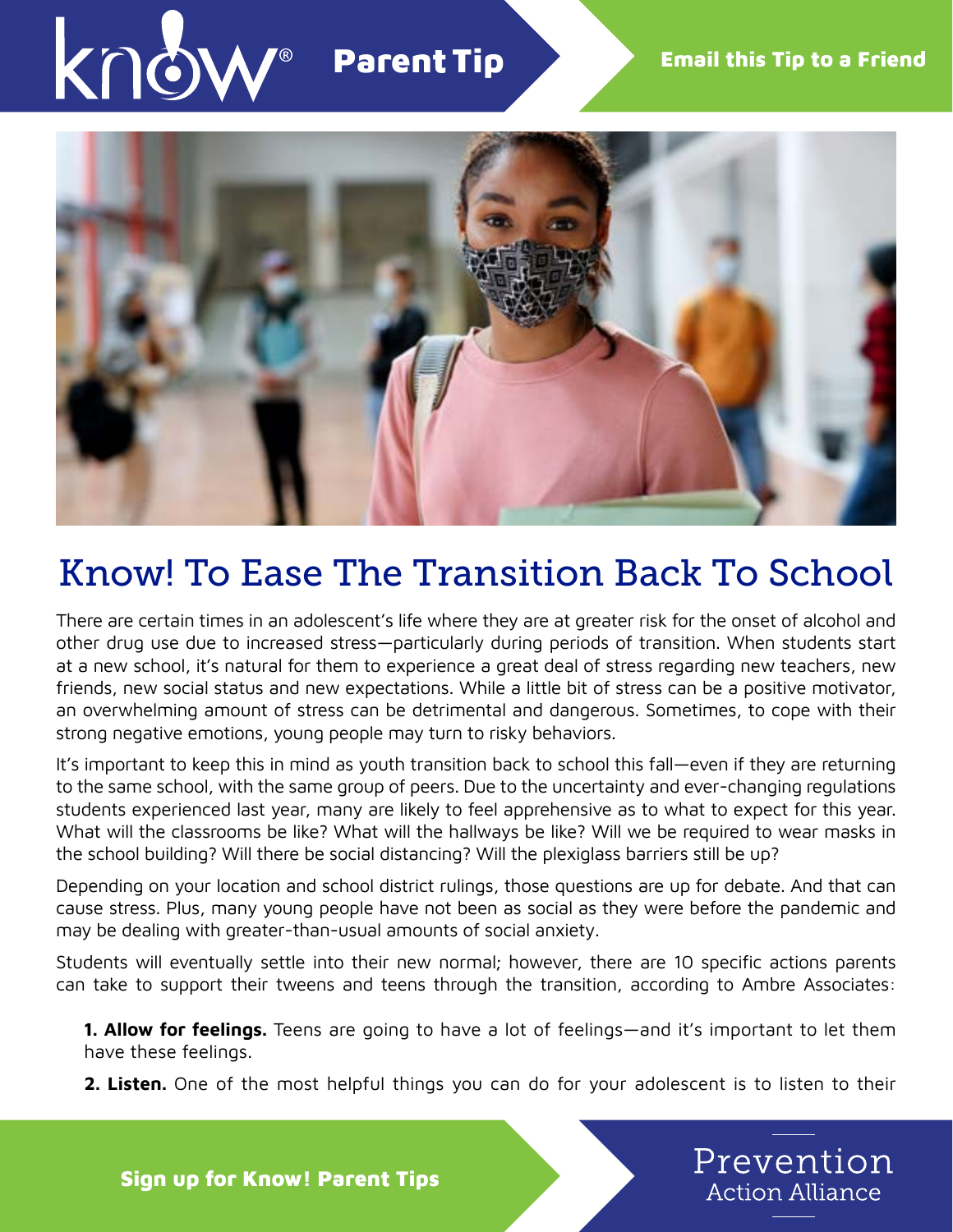

stories, hear their concerns and empathize with their feelings—without judgment.

Parent Tip

**3. Preserve routines.** As much as possible, try to keep the same morning, after-school, evening and bedtime routines in place.

4. Ensure self-care for both you and your teen. Nutritious meals, quality sleep, exercise and stress management allow you to stay strong, especially during trying times.

**5. Maintain boundaries.** It's tempting to loosen the discipline when your child is going through a hard time, but rules and boundaries build trust. Be consistent in your parenting.

**6. Offer choices.** Teens often feel a lack of control, and even more so during times of transition. Where possible, allow them to voice their opinions, form their own likes and dislikes and make choices.

7. Stay realistically positive. Remind your teen of past accomplishments—like how resilient and strong they've been through all the changes they were faced with over the past two school years.

8. Separate your anxiety from theirs. Recognize that you may have unresolved "stuff" from your adolescence that gets triggered by your teen's experiences. Stay in your own lane, using caution not to blur your journey with theirs.

**9. Don't project your worries.** Your concerns about any given transition may not be theirs. Even if you're worried about what school is going to look like for your child this year, your teen might not be the least bit concerned—until you plant seeds of doubt by asking anxiety-provoking questions.

**10. Ask for help.** If you feel like things are getting out of control, or you see that your teen is so anxious that they're not sleeping or if you're worried about drug and alcohol use, reach out to a professional, who can help guide your teen—and you—through a challenging transition.

### Tips For School Personnel

Anxiety thrives on uncertainty. School administrators and teachers can help students' and parents' transition back-to-school with these steps:

- Provide clear information to families as early as possible (changes, expectations, plans).
- Model good coping behaviors for students—be calm, honest, and caring.
- Praise and reward students for being courageous.
- Be open, honest and encouraging to students (but not overly reassuring).
- Validate, support and listen to students.
- Do not hesitate to seek assistance if a student is struggling.

Prevention **Action Alliance** 

Sign up for Know! Parent Tips